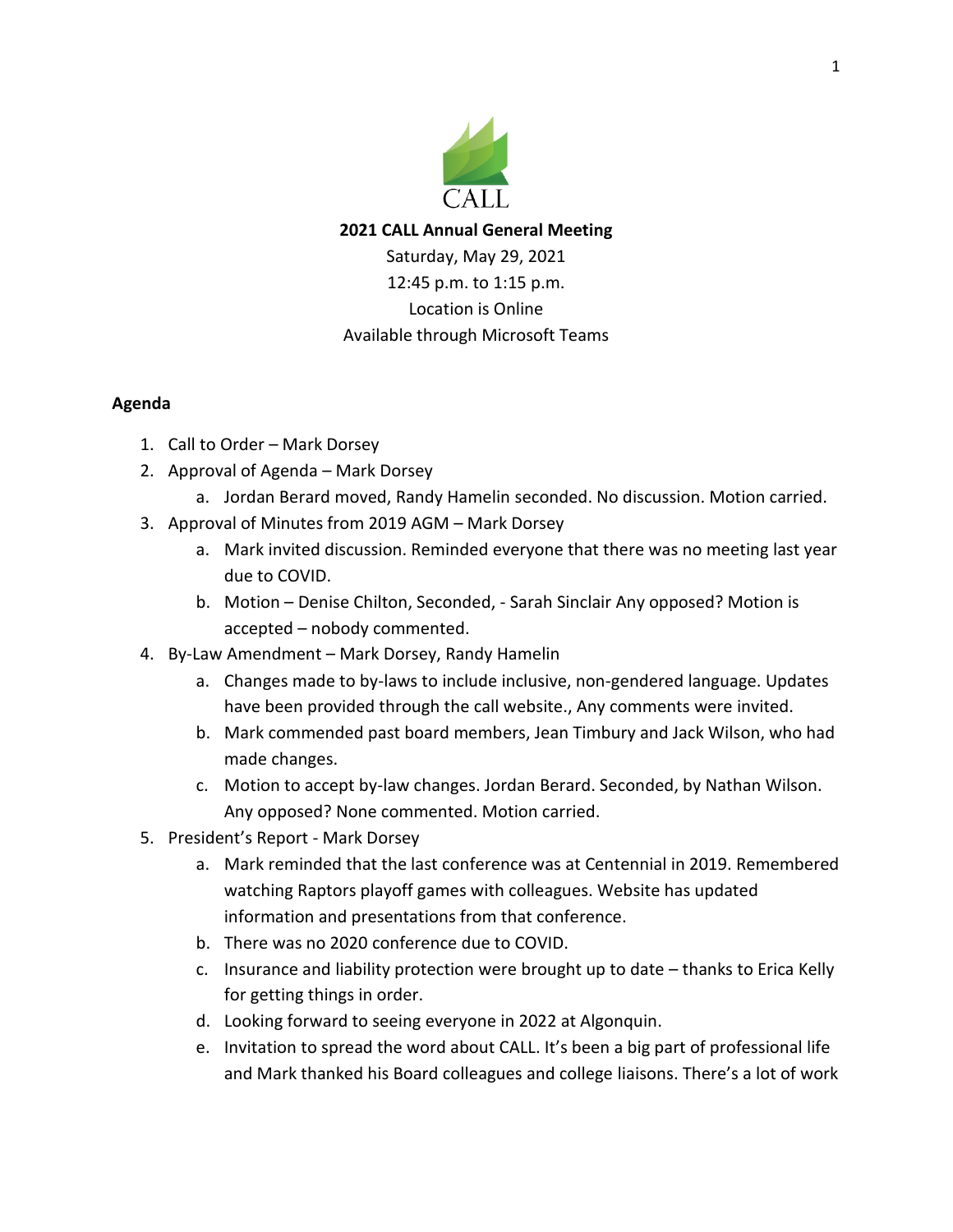that goes into organizing things. I look forward to the next board, as I am stepping down after my term.

- 6. Treasurer's Report Erica Kelly
	- a. Erica pointed out that Mark led us through a strike and a pandemic.
	- b. Erica shared numbers onscreen with everyone.
		- i. Conference 2019 List of conference expenses were provided. 2019 conference expenses were in line with previous conferences. 98 participants. Free classrooms provided by Centennial. Keynotes were well-received (\$500 each). \$17565.70 was total cost for the conference. Erica invited questions from the members.
		- ii. CALL Balance Sheet Year runs from October 1 September 30. We decided to defer billing the colleges for the past year because there was no conference last year and this year was virtual. We will resume billing the colleges and catch up with the revenue later. We wanted to make the conference accessible and introduces bursaries for members to lower their conference fees.
		- iii. Overall very stable account. Things look good easy to pick up.
		- iv. Mark Thanked Erica for all her hard work during her time as Treasurer. She has been a good steward of our money.
- 7. Elections Derrick Hempel
	- a. CALL Executive
		- i. President (2-year term)
			- 1. Randy Hamelin nominates Jordan Berard for President. Seconded by Paula. Jordan is acclaimed.
		- ii. Vice-President (1-year term)
			- 1. Erica Kelly nominates Andre Cormier from Fanshawe. Randy Hamelin seconds. Andre accepts the nomination. Andre is acclaimed.
		- iii. Treasurer (2-year term)
			- 1. Erica Kelly nominated Sarah Sinclair from Sheridan College. Denise Chilton seconds. Sarah accepts the nomination. Sarah is acclaimed.
		- iv. Secretary (1-year term)
			- 1. Randy Hamelin Nominated Erica Kelly. Denise Chilton Second.
	- b. CALL Regional Representatives (2-year terms except where indicated otherwise)
		- i. Region 2 Conestoga, Mohawk, Niagara
			- 1. Amanda Johnson. Accepts. Acclaimed.
		- ii. Region 3 Georgian, Fleming, Durham (1-year term)
			- 1. Mark Dorsey, Suzanne Hooke (Fleming)
		- iii. Region 4 Algonquin, Loyalist, St. Lawrence
			- 1. Erica nominated Will Hennessy. Acclaimed.
		- iv. Region 6 George Brown, Seneca, Centennial
			- 1. Mark nominated Derrick Hempel. Acclaimed.